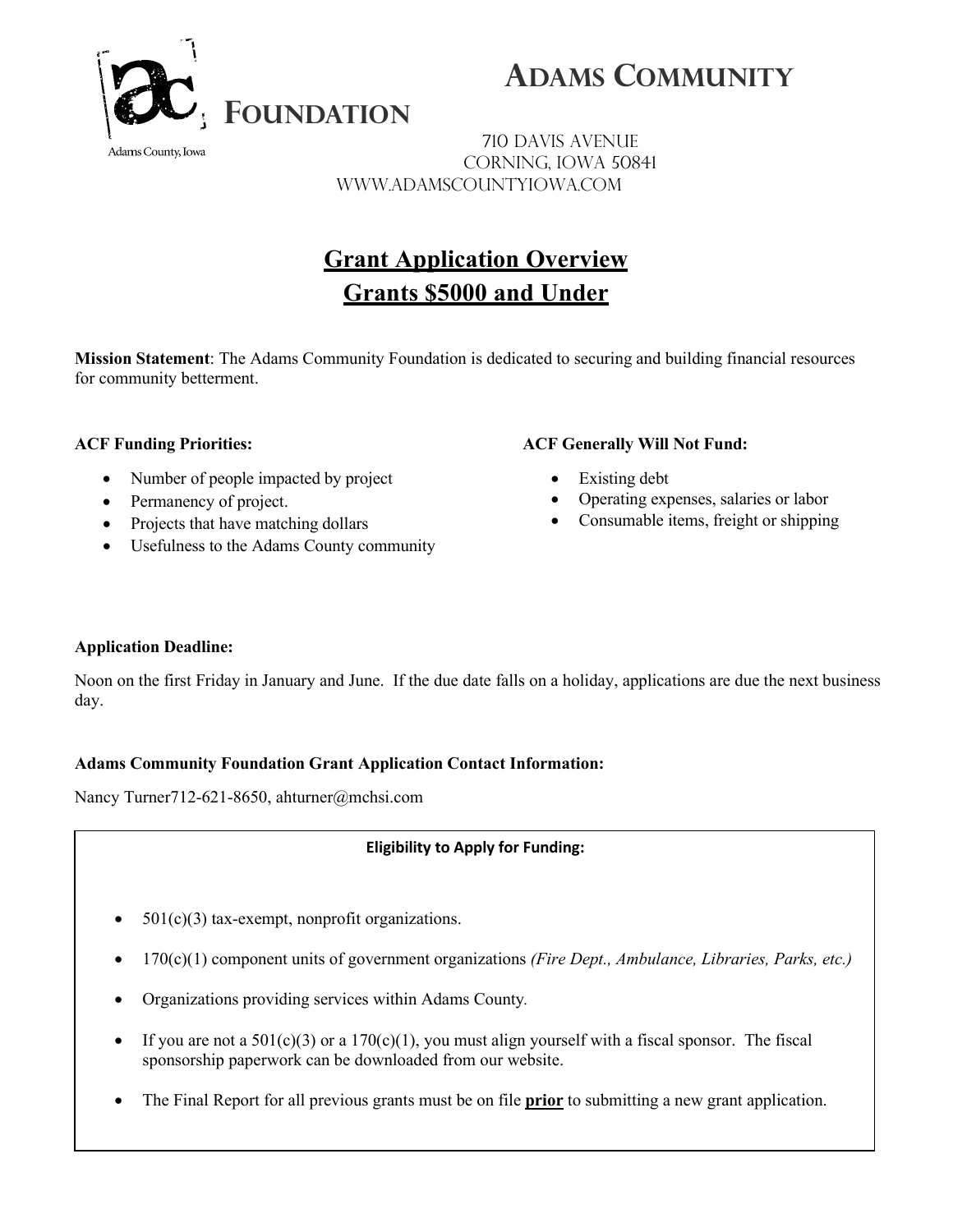

# **ADAMS COMMUNITY FOUNDATION**

710 Davis Avenue Corning, Iowa 50841 www.adamscountyiowa.com

## **GRANT APPLICATION FOR REQUESTS OF \$5,000 OR LESS**

|    | 1. APPLICANT requesting funding:<br><b>Applicant Address:</b>                                                                                                                                                              |        |        |  |
|----|----------------------------------------------------------------------------------------------------------------------------------------------------------------------------------------------------------------------------|--------|--------|--|
|    | <b>Contact Person:</b>                                                                                                                                                                                                     | Phone: | Email: |  |
|    | 2. Federal Tax ID # of Applicant                                                                                                                                                                                           |        |        |  |
| 3. | <b>FISCAL SPONSOR</b> (if applicant is not a 501(c)3 from above):<br><b>Fiscal Sponsor Address:</b>                                                                                                                        |        |        |  |
|    | Contact person:                                                                                                                                                                                                            | Phone: | Email: |  |
|    | <b>Federal Tax ID #:</b>                                                                                                                                                                                                   |        |        |  |
| 4. | <b>Project Title:</b>                                                                                                                                                                                                      |        |        |  |
|    | 5. Short Description of Project (one sentence):                                                                                                                                                                            |        |        |  |
| 6. | Long Description of Project (one paragraph):                                                                                                                                                                               |        |        |  |
| 7. | <b>Cost of Project:</b><br>a. Amount of grant request: $$$<br>b. Amount provided by others: $\oint$<br>Amount provided by applicant: \$<br>c.<br>d. Total Cost of Project: \$                                              |        |        |  |
| 8. | Type of Request: (check one)<br>Capital Project (building improvements, structures, equipment, computers, etc.)<br>Program Based Project (activities, services, education, non-durable goods)                              |        |        |  |
| 9. | <b>Project Focus: (check one)</b><br><b>Arts/Culture/Humanities</b><br><b>Health or Human Services</b><br><b>Education</b><br><b>Recreation or Environment</b><br><b>Community Improvement</b><br><b>Youth Development</b> |        |        |  |
|    | 10. Have you ever received funding from us before?<br>No<br>Yes                                                                                                                                                            |        |        |  |